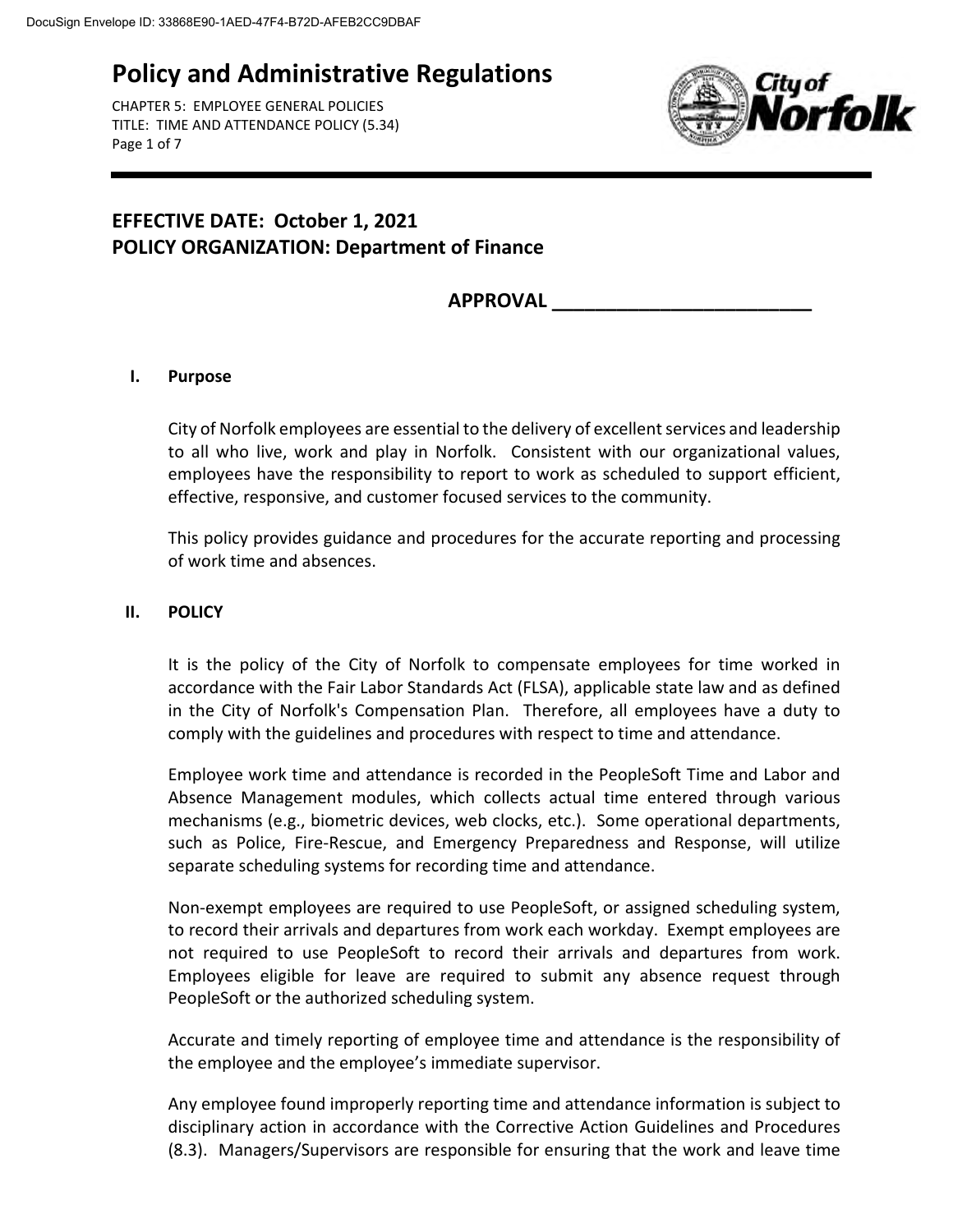CHAPTER 5: EMPLOYEE GENERAL POLICIES TITLE: TIME AND ATTENDANCE POLICY (5.34) Page 2 of 7



are reported accurately and reflect each employee's activity for each pay period and for validating this by approving the employee's timecard by published deadlines.

### **DEFINITIONS**

### **Standard Workweek**

The standard workweek for all employees, except uniformed police and fire-rescue employees, is a fixed and regularly recurring period of 168 hours, or seven (7) consecutive twenty-four (24) hour periods. Unless otherwise authorized and published, the standard workweek begins at 12:00 a.m. Saturday and ends at 11:59:59 p.m. the following Friday. The beginning and ending times of the standard workweek must be used when determining the number of hours worked in the workweek and eligibility for any overtime payments.

### **Standard Hours of Operation**

The standard hours of operation for all employees, except uniformed police and firerescue employees, are Monday through Friday, 8:30 a.m. to 5:00 p.m. This includes a thirty (30) minute unpaid meal break. Departments, with appropriate authorization, may establish standard hours of operation due to operational needs that vary the beginning and ending times or to provide twenty-four (24) hours, seven (7) days per week coverage. All schedules should include either a thirty (30) minute or one (1) hour unpaid meal break. Meal breaks are to occur during the workday and should not be scheduled or taken at the beginning or end of the scheduled shift.

### **Fair Labor Standards Act (FLSA)**

The FLSA establishes standards for minimum wage, overtime pay, recordkeeping, and youth employment. The FLSA also mandates equal pay for equal work. The FLSA does not require employers to provide paid vacations, sick days, jury duty leave, holidays, lunch breaks, or coffee breaks.

### **Nonexempt Employees**

Employees who are subject to the minimum wage and overtime provisions of the FLSA.

### **Exempt Employees**

Employees who are not covered by or are exempted from the minimum wage and overtime provisions of the FLSA.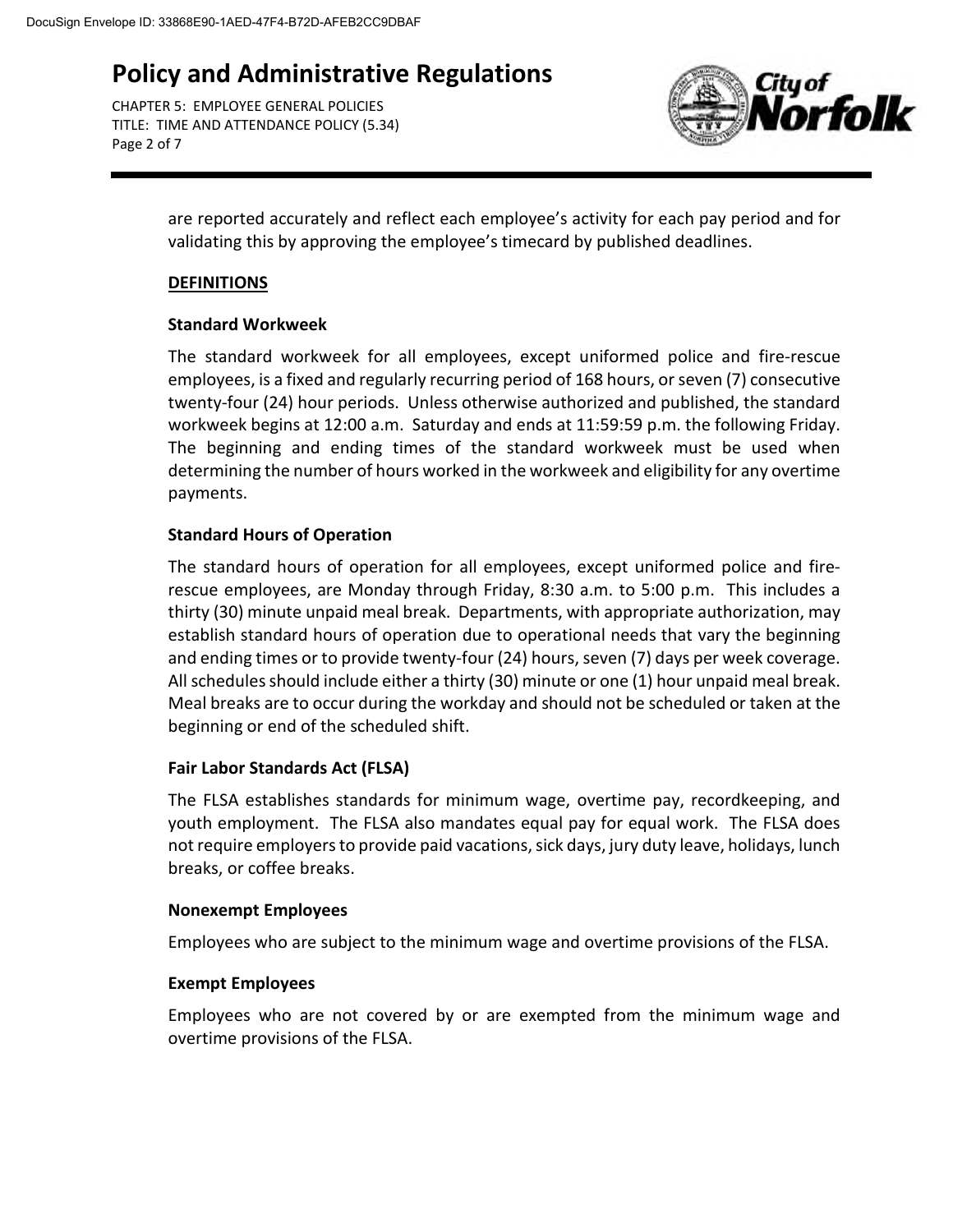CHAPTER 5: EMPLOYEE GENERAL POLICIES TITLE: TIME AND ATTENDANCE POLICY (5.34) Page 3 of 7



#### **III. PROCEDURE**

#### **Timekeeping Procedures**

Employees are responsible for ensuring their actual hours worked and absences are recorded accurately and in a timely manner.

Nonexempt employees must clock in and out at the beginning and end of each scheduled workday and for nonpaid meal breaks to be compensated for time worked. Employees may clock in no more than seven (7) minutes prior to and clock out no later than seven (7) minutes after their scheduled work time. Excessive missed clock entries will be addressed through corrective action.

Employees may only clock in and out for themselves and only from locations approved by their supervisor.

Employees are expected to be ready to engage in work activities as soon as they clock in, and employees are not to engage in work activities after clocking out.

### **Missed Punches and Adjustments**

Employees who miss a punch (clock in or out) should notify their Manager/Supervisor immediately. The Manager/Supervisor must adjust the timecard promptly along with a comment notating the reason for adjustment. Timesheet adjustments must reflect actual time worked. If the exact missed punch time cannot be determined, the duration must be entered in the appropriate field. Generic (non-exact) punch time reporting is prohibited as it misrepresents the timeframes in which the employee worked.

#### **Improper Time Reporting**

All employees have a duty to accurately record their time and attendance. Employees who improperly record their time and attendance in order to receive pay for time not actually worked are effectively stealing from the City, in violation of several criminal statutes, and are subject to criminal penalties. Similar criminal penalties apply to false statements or claims made by the employee in furtherance of time and attendance abuse or in an attempt to cover up such abuse. City employees may also be civilly liable for knowingly submitting false claims to the City to be paid for time not actually worked. Further, all employees are responsible for acting in an ethical manner in all aspects of their work. Reporting fraudulent time in a way that makes it appear you are working is theft, commonly referred to as "time theft". Time theft occurs when an employee is paid for work that he/she knowingly did not perform, claiming hours he/she did not work or receiving compensation for which they are not entitled.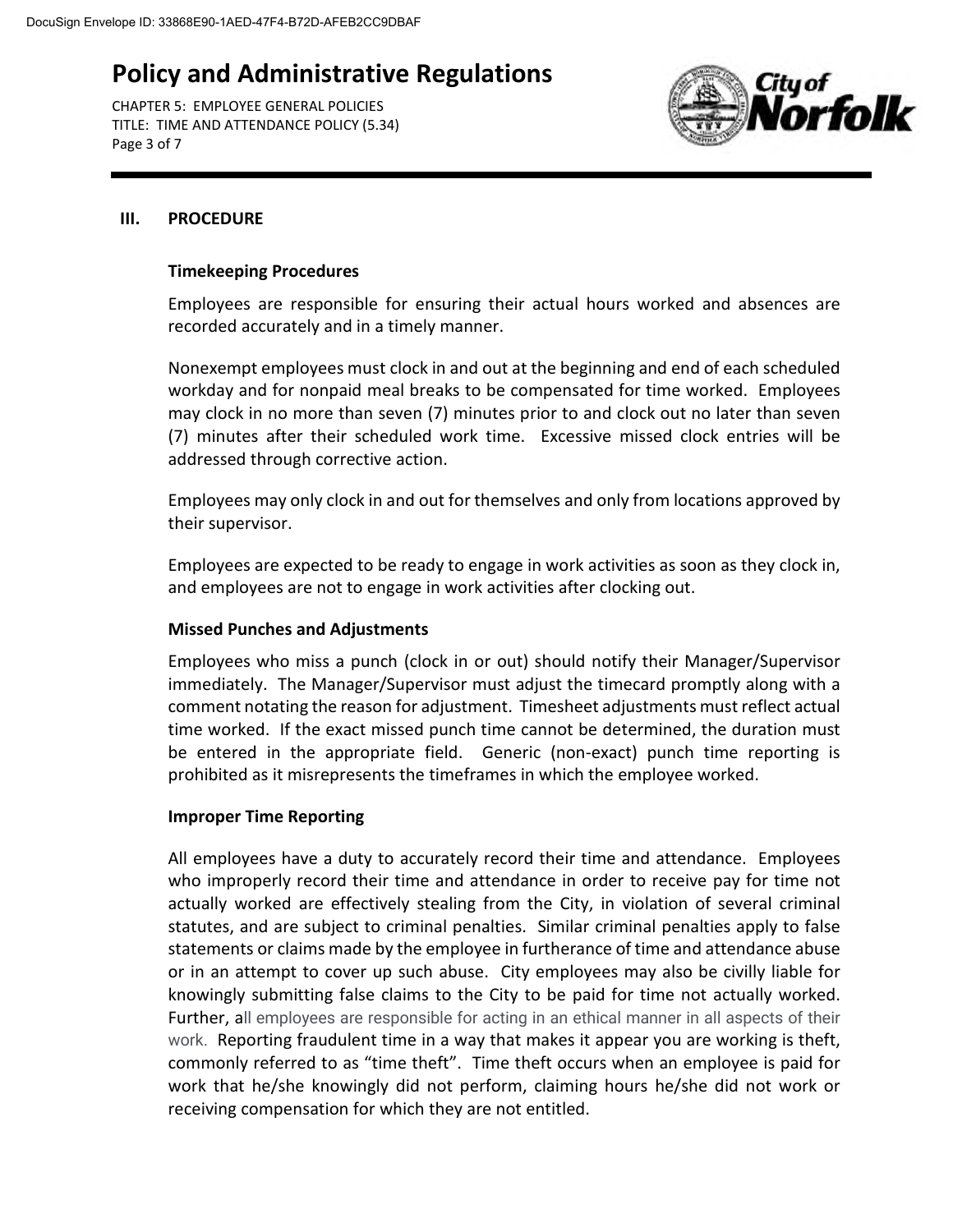CHAPTER 5: EMPLOYEE GENERAL POLICIES TITLE: TIME AND ATTENDANCE POLICY (5.34) Page 4 of 7



Employees are expected to be ready to engage in work activities as soon as they clock in, and employees are not to engage in work activities after clocking out. For example, if someone were to take a nap in his or her workplace during work, it violates the City's Time and Attendance Policy.

There are other actions that are considered time theft and not allowed by this policy.

- Recording time as worked when you did not work.
- Manipulating time records to increase overtime hours and/or other compensation.
- Improperly recording paid time off, like recording vacation leave as sick leave.
- Intentionally clocking out early and/or late to be paid hours you are not actually working.
- Buddy punching when one employee (employee A) clocks in for another employee (employee B) who is not actually at work.
- Excessive use of personal time on the job after clocking in for work.
- Intentionally clocking in or out to avoid reduction in actual hours worked.
- Failure to report when you receive hours and other compensation that you are not entitled.

The City recognizes that breaks and minor diversions from work are important for employees' health and a productive work environment. This policy is not meant to prohibit these activities. If you have questions about what is allowed, you can check with your department's management.

If you have received compensation that you were not entitled to, or if you are aware of instances of improper reporting of time occurring in your department notify your supervisor and departmental Payroll Liaison immediately. Payroll Liaisons will work with the Department of Finance-Payroll division to review and assess the circumstances of the overpayment. The Department of Finance will determine appropriate action to resolve the case, including recommending corrective action up to and including termination in accordance with City policy.

Department supervisors are essential to preventing and reporting time theft. Supervisors are responsible for the timely review of time reporting and the correction of timesheet errors. If a supervisor is aware of the improper time reporting they must work with their payroll liaison to report this to the Department of Finance-Payroll. Failure to exercise proper oversite and review of employee timekeeping may result in a recommendation of corrective action in accordance with City policy.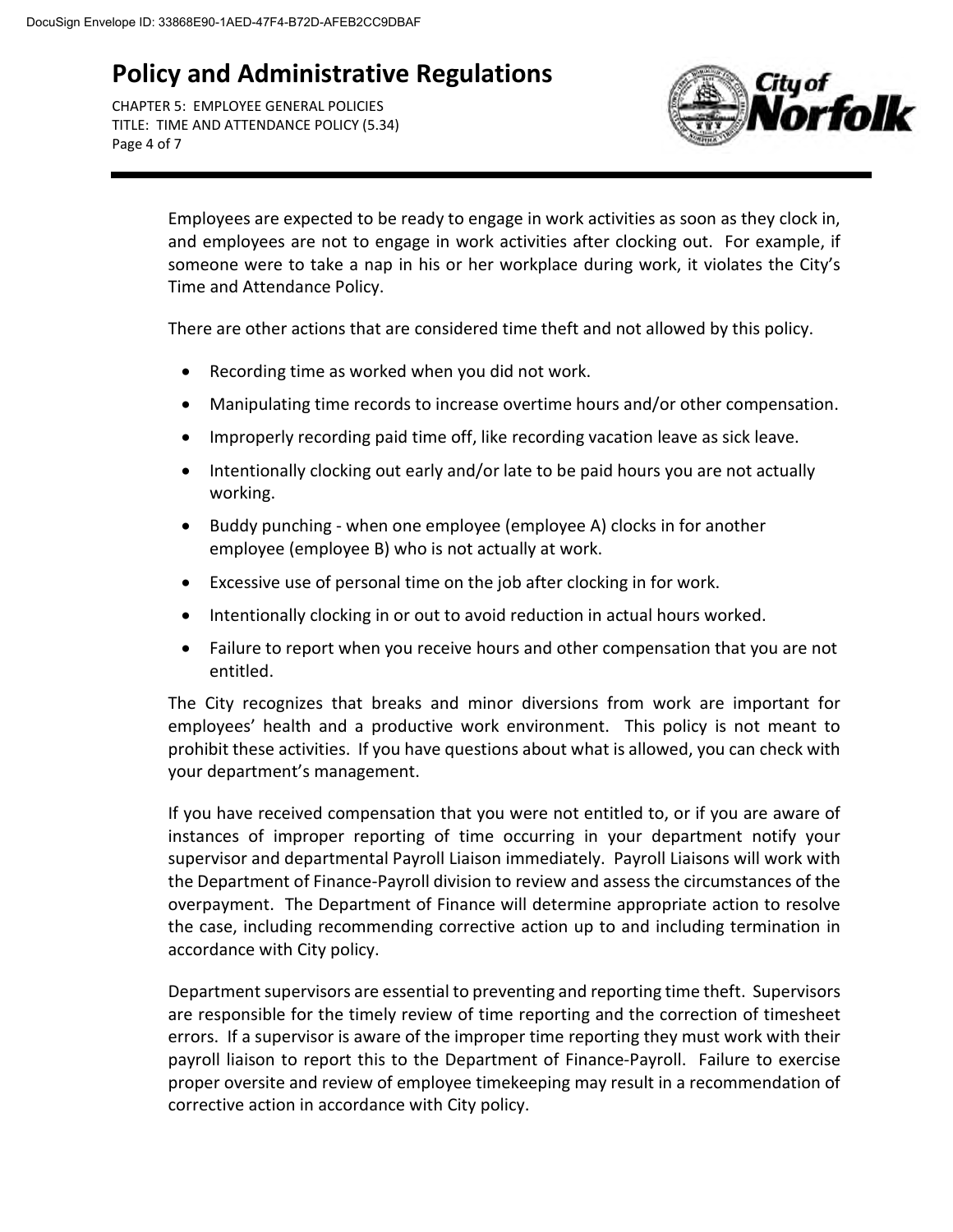CHAPTER 5: EMPLOYEE GENERAL POLICIES TITLE: TIME AND ATTENDANCE POLICY (5.34) Page 5 of 7



### **Attendance**

Employees are responsible for reporting to work in accordance with their approved work schedule. Supervisors are responsible for managing employee attendance.

### **Absence Request**

All absence requests must be submitted in accordance with the Leave Policy (4.1), as well as any departmental policies, procedures and/or practices.

#### Scheduled Absence

A scheduled absence occurs when an employee requests and obtains approval for time off prior to the absence.

#### Unscheduled Absence

An unscheduled absence occurs when an employee is unable to report to work as scheduled. Employees are responsible for reporting any unscheduled absence, including tardiness, to their immediate supervisor. The time of the employee's call or notification, the reason for the absence and anticipated date and time of return must be reported to the immediate supervisor, or designee, as defined by department policies, procedures and/or practices. A call or communication from another person on the employee's behalf is unacceptable and unauthorized unless the employee is incapacitated and/or physically unable to call. Employees are required to communicate with their supervisor every day of the absence unless otherwise arranged. Failure to comply with reporting procedures may be considered an unauthorized absence.

When an employee calls out on a day or days for which leave was previously requested and denied, documentation to substantiate the absence may be required. Unsubstantiated absences may result in an unauthorized absence and leave without pay.

Unscheduled absences, late arrivals and early departures, and clock-in/out violations interfere with business operations and the effective delivery of services to the community and must be kept to a minimum.

### **IV. RESPONSIBILITY**

### Employees:

Employees are responsible for:

- Reporting to work as scheduled
- Recording actual hours worked timely and accurately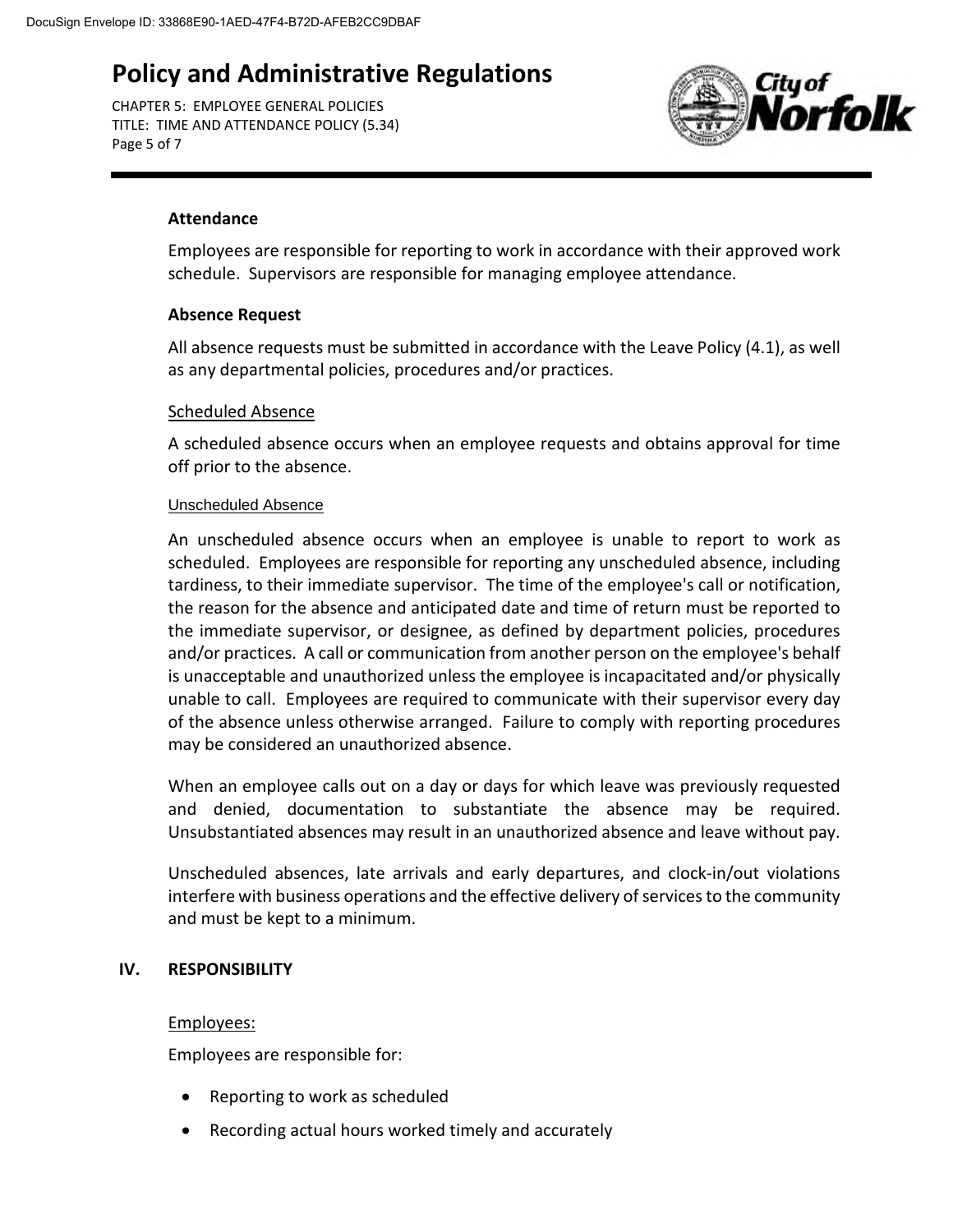CHAPTER 5: EMPLOYEE GENERAL POLICIES TITLE: TIME AND ATTENDANCE POLICY (5.34) Page 6 of 7



- Submitting absence requests or making absence notifications in accordance with policies, procedures and/or practices
- Adhering to the guidelines established within City and department policies

### Department Heads/Managers/Supervisors:

Department heads, managers and supervisors are responsible for:

- Ensuring employees are trained on the timekeeping device the employee will utilize to record time and attendance
- Reviewing, approving, and reporting all hours worked and any absences for assigned employees
- Recordkeeping of employee work hours and ensuring that employees are paid for hours worked in accordance with City overtime policies
- Managing employee attendance
- Adhering to the guidelines established within City and departmental policies

### The Department of Finance Payroll Division

The Department of Finance Payroll Division is responsible for:

- Providing policy oversight, administration and guidance
- Responsible for administering the Time & Labor, Absence Management, and Payroll

### The Department of Human Resources

• Processing personnel actions related to Time & Labor

### **V. HISTORY**

This policy replaces Policy and Administrative Regulation 5.34 Time and Attendance Policy dated December 24, 2016.